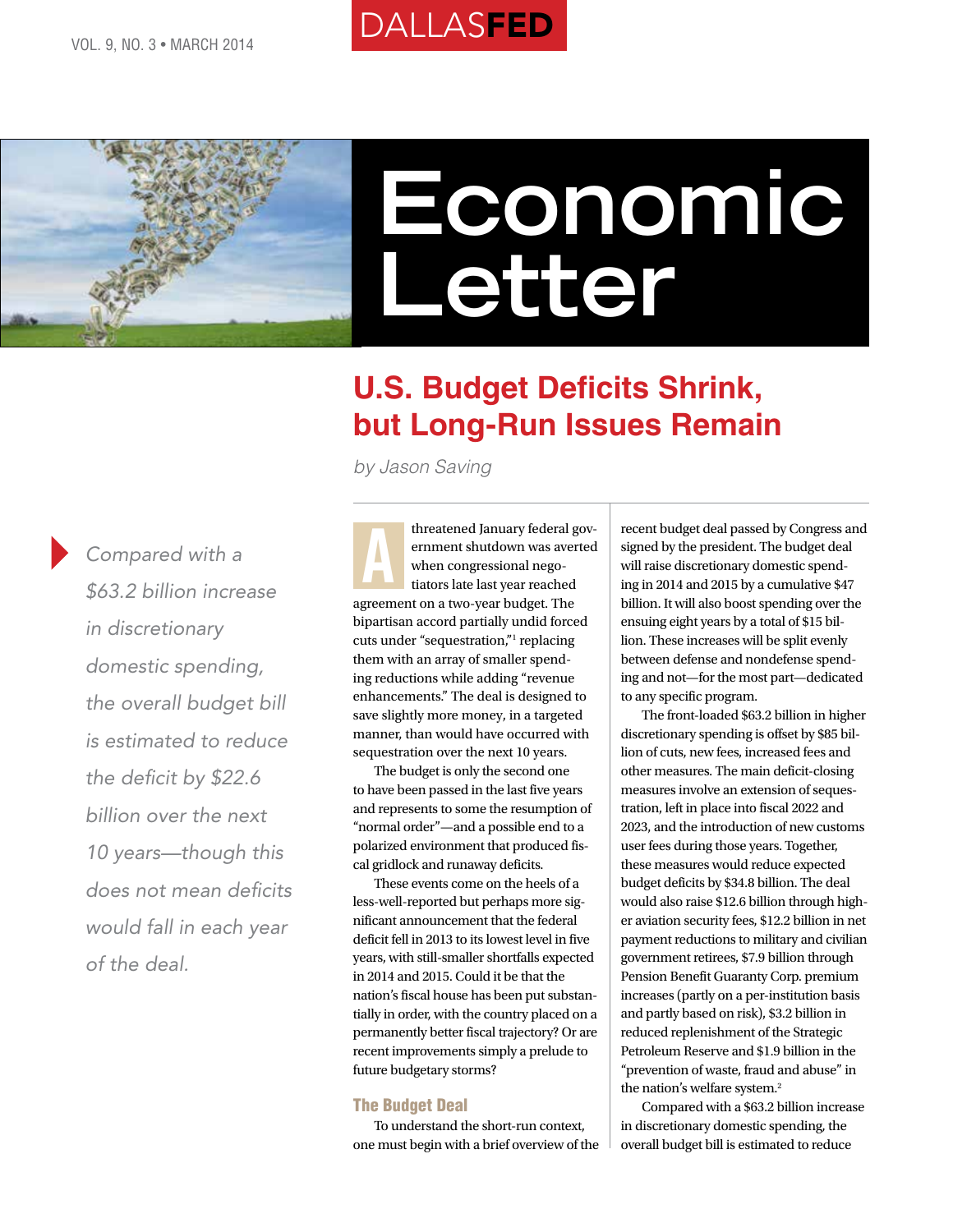*A reasonable case could be made that the slow recovery was more closely akin to a recession than an expansion—abovezero gross domestic product (GDP) growth notwithstanding.*

the deficit by \$22.6 billion over the next 10 years—though this does not mean deficits would fall in each year of the deal. On a year-by-year basis, the spending plan increases the deficit by \$23.3 billion in fiscal 2014, by \$18.2 billion in fiscal 2015 and by \$4.2 billion in fiscal 2016 (*Chart 1*). The remaining seven years contain average annual deficit reductions of \$8.2 billion, provided a future Congress does not undo the agreement.

### Short-Term Outlook

Unfortunately, the budget deal does not solve the nation's budget problem. To get a handle on the nation's short-term fiscal situation, it is useful to review a bit of budget history.

Just six years ago, the 2008 deficit totaled \$458.6 billion. While it was the highest ever in dollar terms, as a share of the economy it was only about 1 percentage point above the post-Vietnam average of 2.2 percent (and far below deficits amassed in the 1980s). The best available forecasts called for the dollar amount of the deficit to fall with each passing year, entering surplus by 2012 and remaining there as far as the eye could see.

One year later, the picture changed dramatically: The 2009 deficit rose by \$1 trillion to \$1.4 trillion, a record peacetime deficit. It remained above \$1 trillion for each of the next three years: \$1.3 trillion in fiscal 2010, \$1.3 trillion in fiscal 2011 and

\$1.1 trillion in fiscal 2012 (*Chart 2*). Even expressed as a share of the economy, the total federal debt accumulated during that four-year period was the greatest since World War II.

To be sure, economic research generally finds that countries should run deficits when in recession—or when emerging from them. Along with the collapse of financial-lending channels during the Great Recession and inexplicable labormarket sluggishness, a reasonable case could be made that the slow recovery was more closely akin to a recession than an expansion—above-zero gross domestic product (GDP) growth notwithstanding. Nevertheless, the corollary that large deficits should not be incurred during expansions for fear of their eventual economic consequences began taking hold. It was in this context that the 2013 deficit came in at \$680 billion, about half the average of the previous four years.

What caused the 2013 deficit to narrow? One answer is normal cyclical improvement in economic activity. As the economy slowly recovered, more individuals found jobs and firms experienced stronger demand for the goods and services they produce, driving up federal tax revenue. For similar reasons, demands on the federal safety net—jobless benefits, food stamps—diminished, driving down federal spending. Policy adjustments also contributed to the change, including the partial

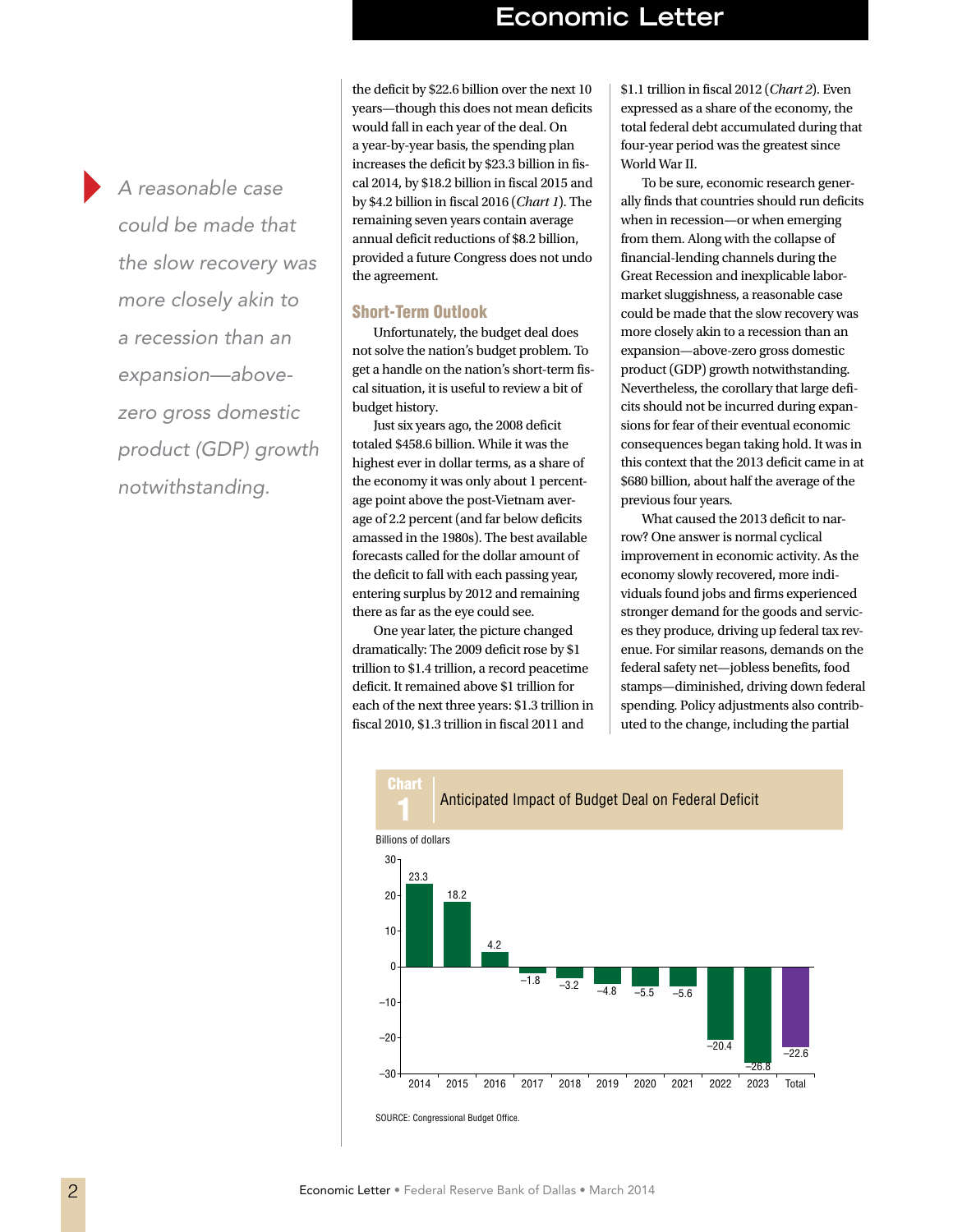## **Economic Letter Economic Letter**

expiration of the 2001/2003 "Bush tax cuts," expiration of a 2 percent Social Security payroll tax reduction and, to a lesser degree, the across-the-board spending cuts from sequestration. One other important factor was a yet-to-be-explained slowdown in medical cost growth, which helped hold Medicare and Medicaid spending in check.

Taken together, these factors *should* boost federal revenue and reduce expenditures, at least as a share of the economy—and that is exactly what the data show (*Chart 3*). From a 60-year low of 15.1 percent of GDP in fiscal 2009, federal revenues grew to 16.7 percent in fiscal 2013 and are expected to reach 18 percent—the nation's long-term historical average—in 2014. Similarly, federal outlays have fallen from a peacetime high of 25.2 percent of GDP in 2009 to 22.7 percent in 2013 and are expected to fall further, to 22 percent in 2014.

### The Longer-Term Picture

Over the next 10 years, annual deficits might be expected to gradually decline as the recession's aftereffects increasingly enter the rearview mirror and the "targeted, timely and temporary" short-term stimulus measures intended to combat the recession fade to insignificance.<sup>3</sup> This expectation would certainly be consistent with both 2013's marked reduced deficit and expected declines in 2014 and 2015. Further, support for this view would be provided by the pickup in revenue from 60-year lows and measures—such as the recent two-year budget agreement—that, at least ostensibly, reduce annual deficits.

However, this outlook turns out not to be the case. After bottoming out at 2 percent of GDP during 2015–18, annual deficits are projected to rise with each succeeding year, reaching nearly 3.5 percent of GDP by 2023. The primary reasons: the retirement of baby boomers, which raises entitlement outlays (Social Security and Medicare), and an expectation that interest rates will rise sharply over the next decade, dramatically increasing U.S. borrowing costs.

What about further down the road? Under a "current law" scenario (under which Congress makes no adjustments to the existing policy environment), deficits would grow inexorably over time, rising to 6.4 percent in 2038, reaching 14.2 percent





SOURCES: Office of Management and Budget; Congressional Budget Office.



SOURCE: Office of Management and Budget.

of GDP by 2088 (*Chart 4*). Entitlement spending would grow at roughly the same pace over that period, driven mainly by the interplay of an aging population with ever-more-expensive medical technology. This is no coincidence, because it is precisely this growth in entitlement programs (and to a lesser extent a sizable increase in interest payments) that causes long-term deficits to soar.

The accumulation of historically high federal fiscal deficits over a prolonged period is significant for at least three reasons. First and perhaps most obviously, large and growing deficits directly increase

the interest payments required to service them, requiring sacrifices (or higher taxes) elsewhere. Second, an abundance of economic research illustrates that increased borrowing eventually "crowds out" competing demands for capital from private investment, relegating the economy to a lower growth path. Future generations will face a lower standard of living than they would otherwise experience. Finally, carrying a higher stock of debt makes it more difficult for government to respond appropriately when the next recession occurs. Indeed, this was precisely the situation faced by the U.S. after running historically